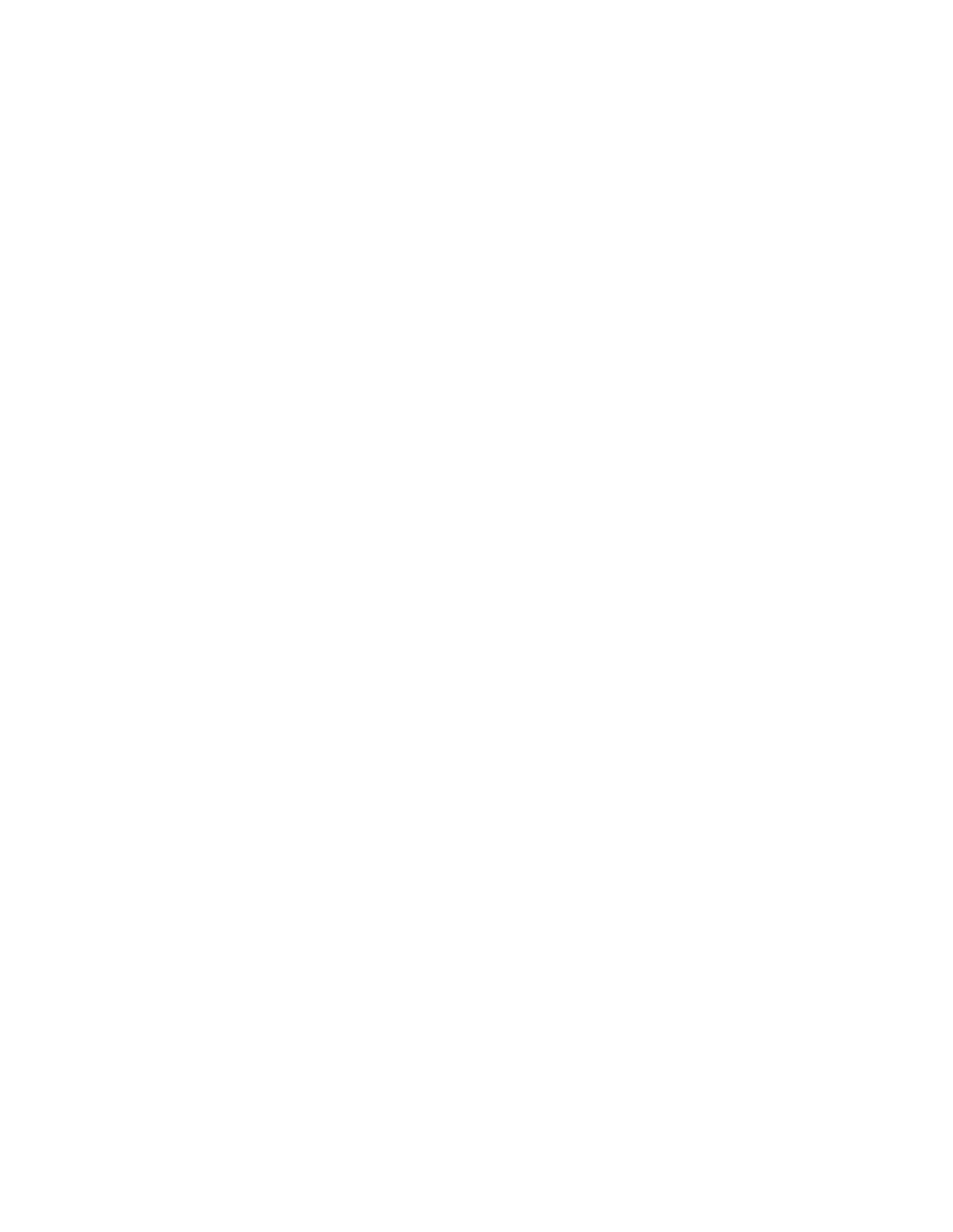

### **Water to Survive – A Look at Water Inequality**

#### **Overview of the Activity:**

Students learn about the reality of water inequity in Canada and Nicaragua, and the challenges that people face when they do not have enough water to survive.

**Grade Level:** Elementary (Kindergarten to grade 3)

**Time Needed:** 20 minutes activity, 10 minutes discussion (30 minutes total)

#### **Materials Needed:**

- 1. Priority Sheet (Usages of Water) see attached (separate sheets for K-2 / 2-3)
- 2. 4-8 Labelled Plastic Cups download labels as separate attachment
- 3. Ziploc bags labelled CANADA and NICARAGUA
- 4. Jelly Beans (65 Jelly Beans in Canada bag, and 12 Jelly Beans in Nicaragua bag)

### **RULES OF THE GAME**

- 1. Using the "Priority Sheet" students rank the MOST important use of water to the LEAST important use of water.
- 2. Students collect their "Water supply" (Daily Use Cups & Jelly Beans) one bag represents Nicaragua's water supply, the other represents Canada.
- 3. Line up the cups.
- 4. Put 5 Jelly Beans from the water supply aside these are POLLUTED water. Explain to students that they should only use them if absolutely necessary.
- 5. The Daily Life Requirement is:

Drinking – 5 Jelly Beans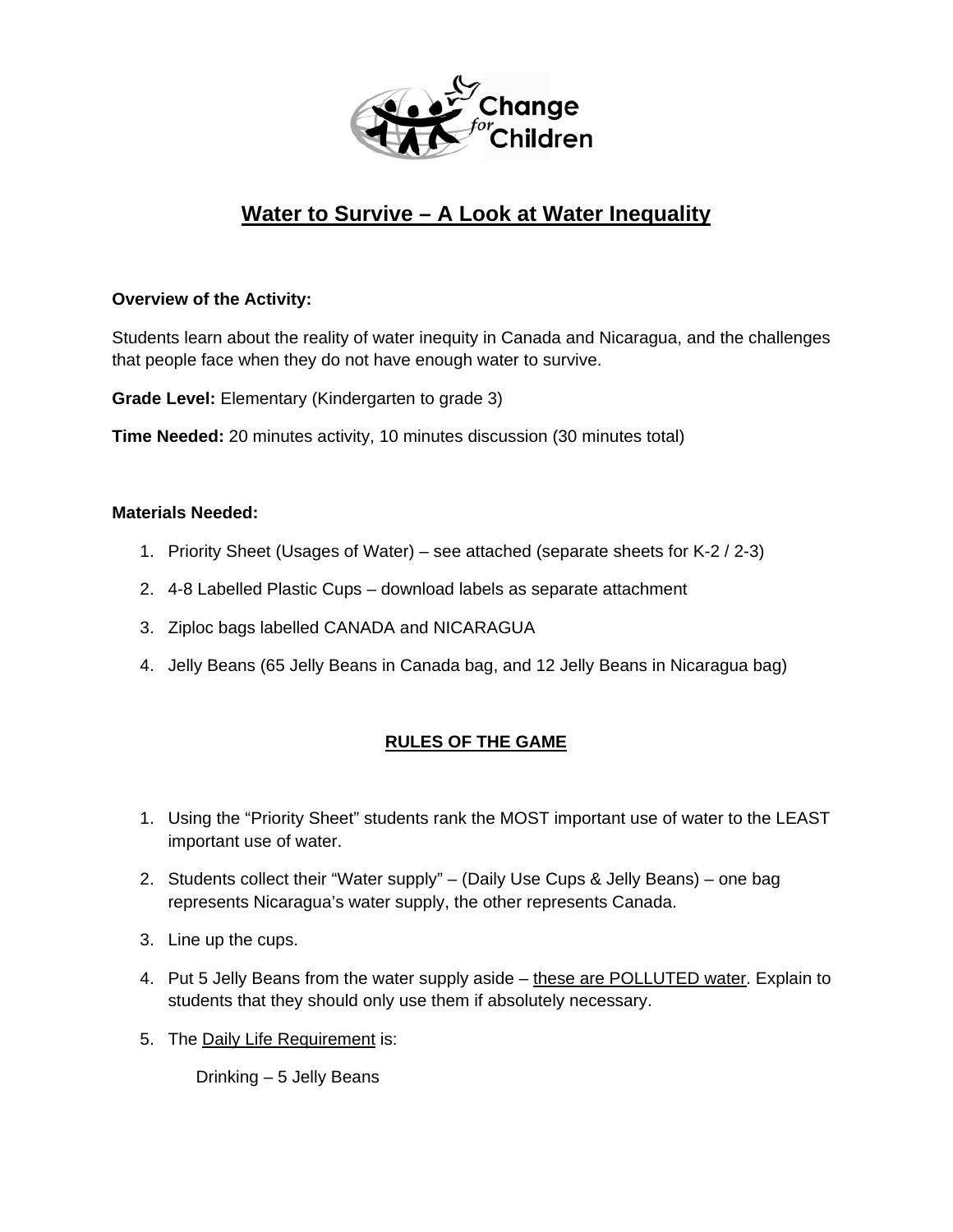Cooking – 5 Jelly Beans

Bathing – 5 Jelly Beans

- 6. Students decide as a group where to put their water supply (Jelly Beans). Depending on the country, they will either have too much water, or not enough to meet the Daily Life Requirement. In Nicaragua, students will be forced to use POLLUTED water.
- 7. Switch countries, and repeat activity with different water supply.

#### **8. Questions & Discussion**

- a) What was the MOST important Daily Task and use of water? What was the LEAST important use of water?
- b) How was Canada's water supply different than Nicaragua's water supply?
- c) How did it make you feel when you had enough beans for all your Daily Tasks?
- d) How did it make you feel when you didn't have enough beans for all your Daily Tasks?
- e) What did your group do when you didn't have enough water? Is it safe to drink the polluted water?
- f) Do you think we use too much water in Canada?
- g) What are some ways you conserve and protect water?
- h) Do you think water is a human right?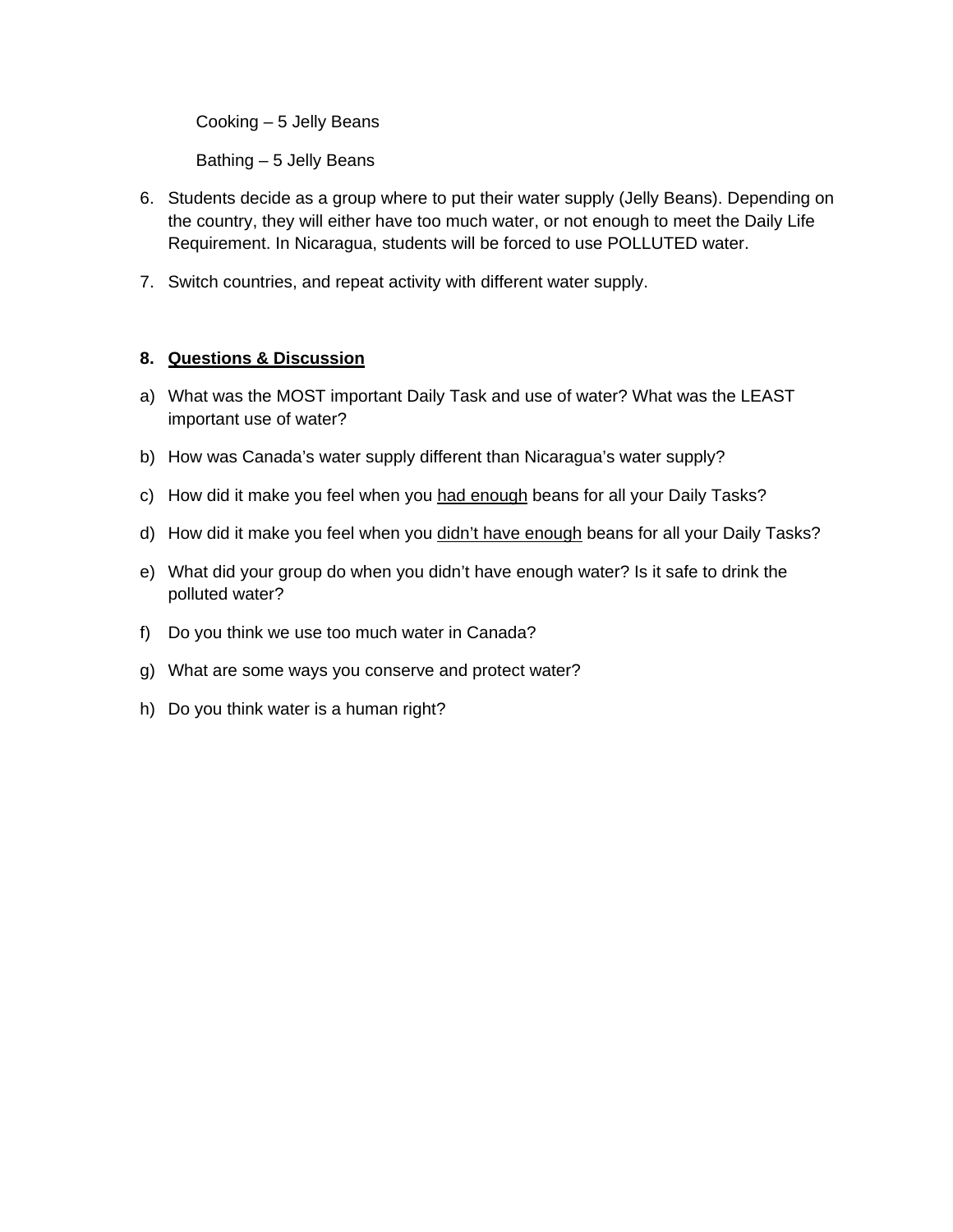**Label the use of water from the MOST (1) important to LEAST (4) important.**



Washing clothes



 **Cooking \_\_\_\_\_** 



 **Drinking \_\_\_\_\_** 



 **Bathing \_\_\_\_\_\_**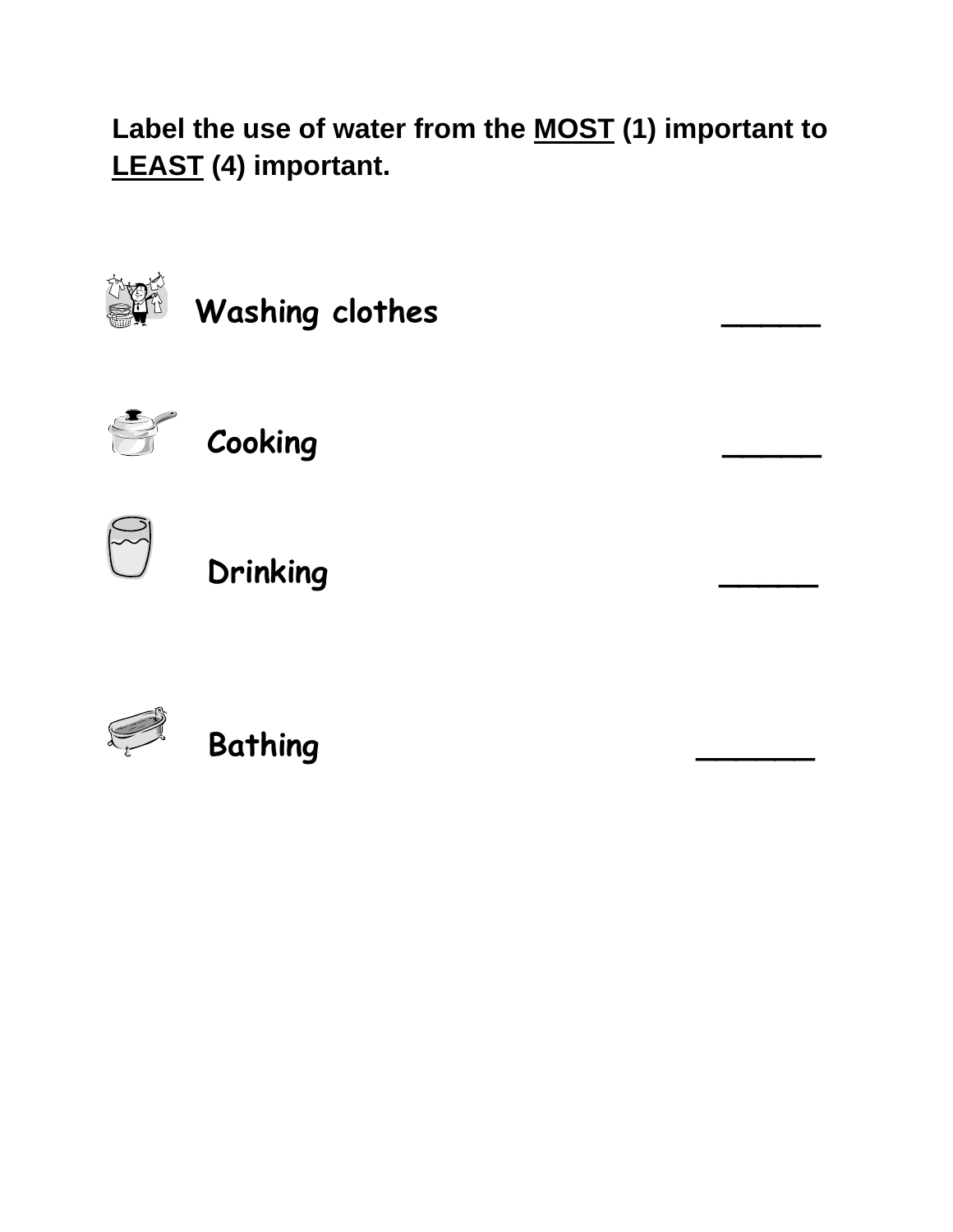**Label the use of water from the MOST (1) important to LEAST (8) important.** 



Watering the Lawn

 **Cooking \_\_\_\_\_\_** 



 **Brushing Teeth \_\_\_\_\_\_** 



Washing Clothes



 **Drinking \_\_\_\_\_\_** 



 **Washing Car \_\_\_\_\_\_** 



 **Bathing \_\_\_\_\_\_** 



 **Flushing Toilet \_\_\_\_\_\_**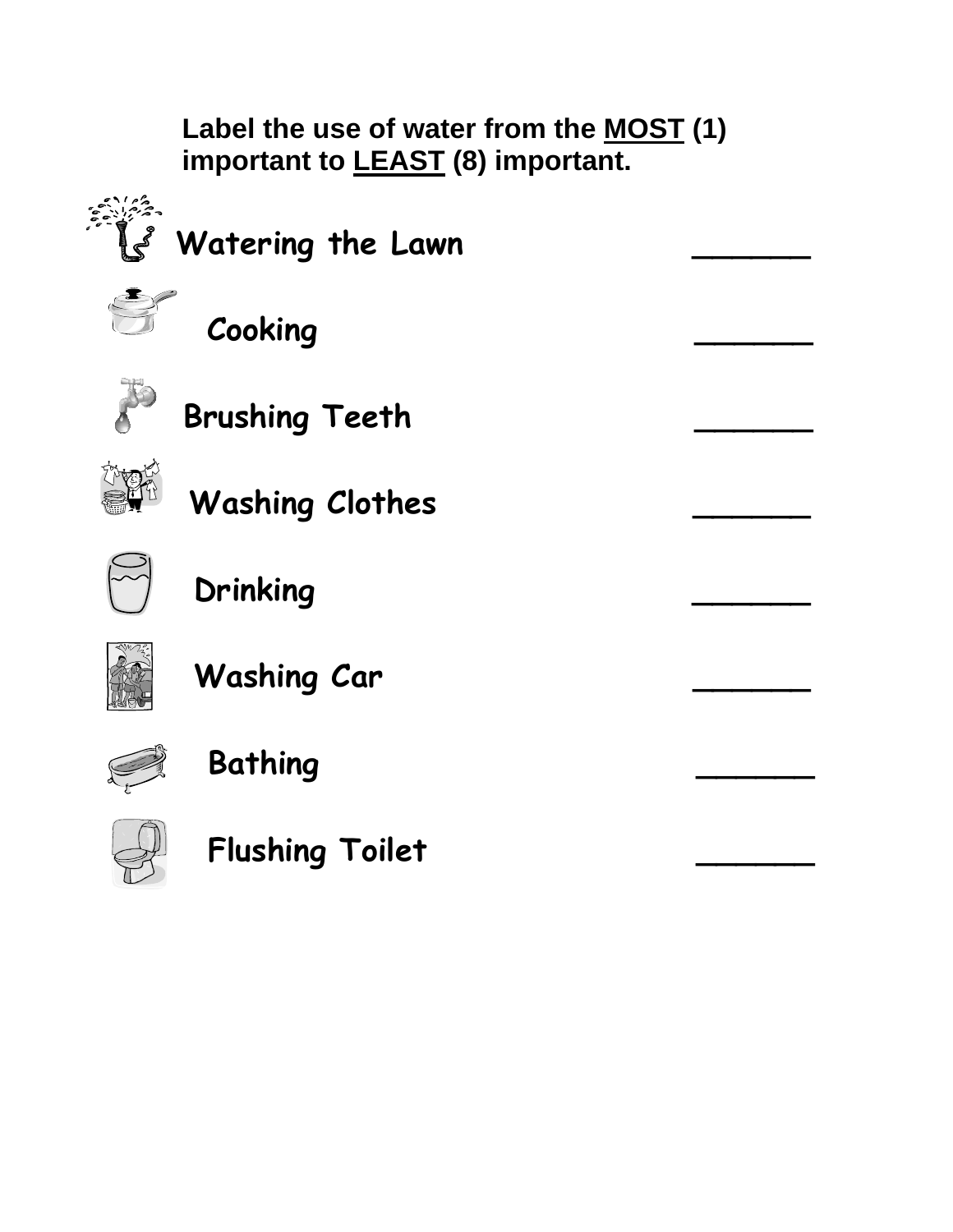

**Drinking**  5 Jelly Beans



**Cooking**  5 Jelly Beans







## **Brushing Teeth**

1 Jelly Bean



### **Flushing Toilet**  5 Jelly Beans



## **Washing Clothes**

7 Jelly Beans



### **Watering Lawn**  15 Jelly Beans



## **Washing Car**

12 Jelly Beans